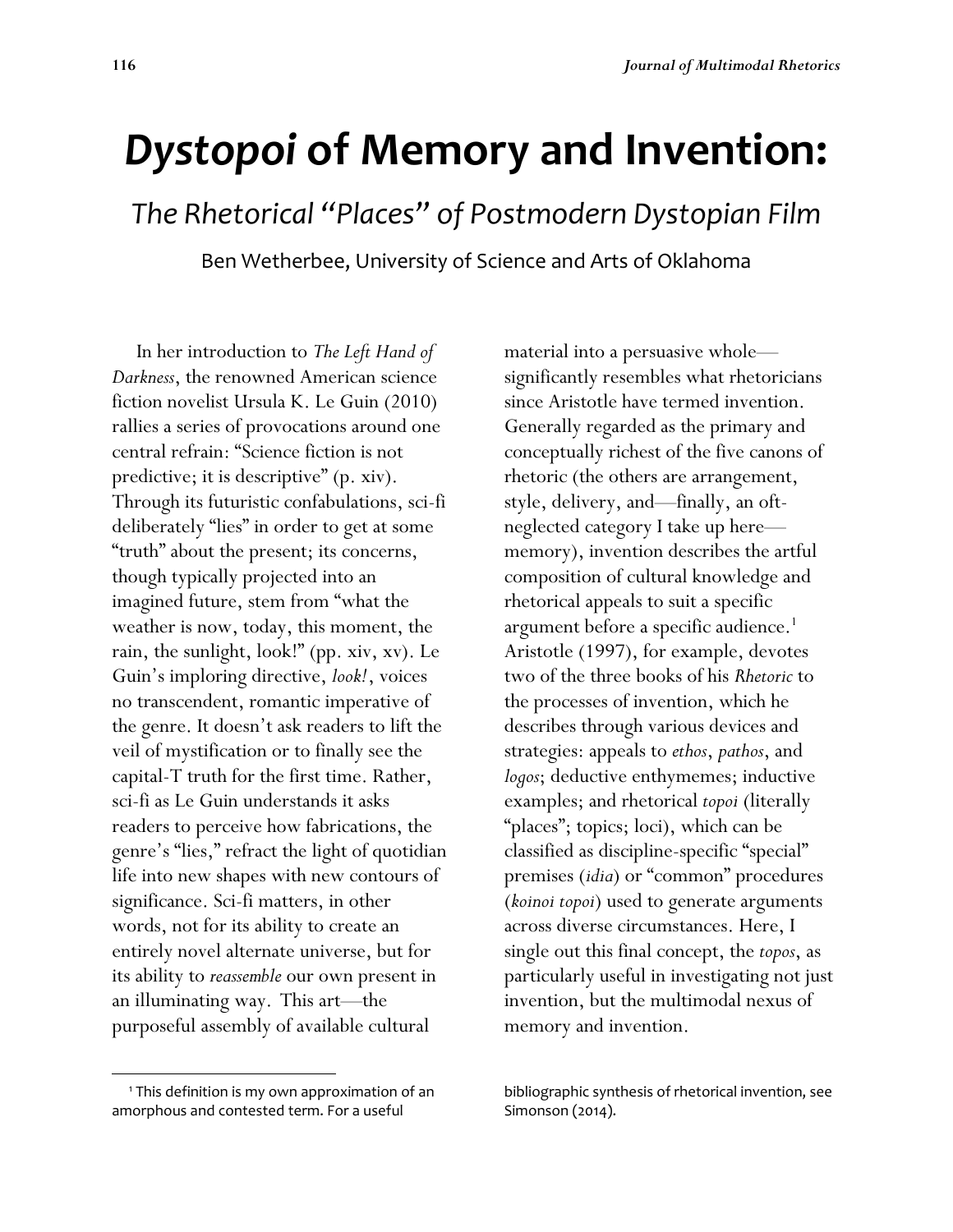In this essay I configure the rhetorical *topos* as useful tool in the study of narrative fiction film—and particularly dystopian sci-fi film—in order to analyze how film rhetoric draws credibility and connotative rhetorical power from its construction of place. Below, I examine the rhetoric of dystopian space, whose "places" constitute both memetic representations of our world gone wrong and rhetorical "places" (*topoi*) rich in persuasive power. These two senses of place, one traditionally poetical and the other traditionally rhetorical, irrevocably overlap, especially through the medium of film, the rich visual texture of which powerfully orients audiences both within poetical, memetic space and within the persuasive, ideological structures of meaning-making more traditionally assigned to rhetoric. Here, I take up this dualistic sense of rhetorical *topoi* to examine the persuasive dimensions of three dystopian sci-fi films from what film scholar Vivian Sobchack (2005) has called the second "Golden Age" of American sci-fi film (p. 267)—*Alien*  (Scott, 1979), *Outland* (Hyams, 1981), and *Blade Runner* (Scott, 1982)—each of which exemplifies the complex and difficult patchwork of postmodern spatial composition, and all of which share visual textures that could imply a common narrative universe across the three films. I focus on two particular genres of "place"

 $\overline{\phantom{a}}$ 

that recur in these films: first, what I call the *technological swamp*, or the expansive bricolage of high-tech detail, excess, and waste that implies decay and neglect; and second, the *clinic*, or the overlit surveillance site that implies oppressive, panoptic oversight. Below, I detail how each genre of dystopian place—or *dystopos*—powerfully imbues its narratives with ideological, rhetorical energy, capable of implying and enhancing social arguments. I argue, finally, that the rhetorical coexistence of these *dystopoi*  exemplifies the heterogenous complexity of postmodern spatial argument, which one can rarely boil down to a single text posing a single argument.

 This essay also notably contributes to an area of study, the rhetoric of film, historically characterized by intermittent interest but general scholarly neglect. While a few rhetoricians, like David Blakesley (in English studies) and Thomas W. Benson (in communication), have repeatedly returned to this topic, film rhetoric has failed to cohere as a consistent subdiscipline of multimodal rhetorical study.<sup>2</sup> I suspect, though, that mounting interest in multimodal rhetorics as such (without de facto subservience to new media studies or digital rhetorics in particular) could rejuvenate rhetoricians' interest in film, which—in the era of Netflix and IMAX—remains a potent,

 $2$  This is not to say that work on the rhetoric of film is altogether lacking. It is beyond the scope of this essay to supply a thoroughgoing bibliography on the rhetoric of film, but interested scholars might begin with Blakesley's (2003) wide-ranging edited collection *The Terministic Screen*. Other particularly notable applications of classical

andmodern rhetorical theory to film and television include Hendrix & Wood (1973); Behrens (1979); Chatman (1990); Booth (2002); Blakesley (2004); Benson & Snee (2008). See Wetherbee (2015) for another application of the term topos to film analysis and Gunn (2005) for a more general examination of visual topoi.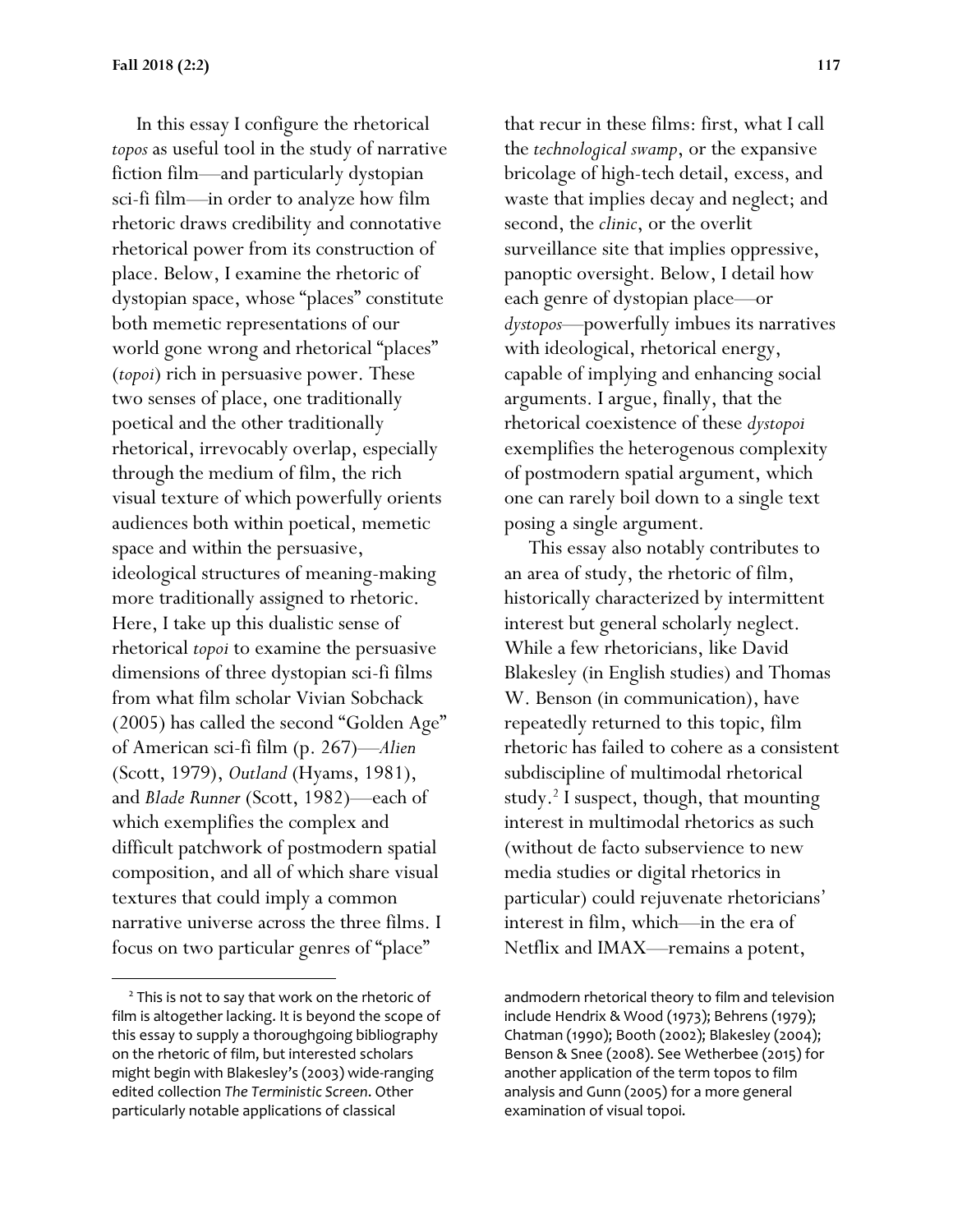influential medium of cultural production. I hope this essay contributes to such a resurgence.

 Below, before turning to a specific examination of *Alien*, *Outland*, and *Blade Runner*, I find it necessary to reflect on how the rhetorical study of dystopian space reflects both (1) the intersection between rhetorical (persuasive) and poetical (literary, mimetic) discourses and (2) that between invention and the longneglected canon of memory. I then turn these critical pairings toward the topic of cinematic dystopian space seen in dystopian film.

# **Rhetoric, Poetics, and Epideixis**

 As many historians of rhetoric have noted, the schism between poetics and rhetoric—which mirrors both the disciplinary split between English and communication studies and, within English, the intradisciplinary split between literature and rhetoric/composition—is a fairly new phenomenon. In the words of George A. Kennedy (1999), "poetics can be regarded as parallel to and overlapping with rhetoric" in antiquity; both concern style, generic convention, and appeals to character and emotion (pp. 135-136). In the *Poetics*, Aristotle (2009) prescribes that, in the composition and performance of drama, rhetorical knowledge should dictate how playwrights represent and

 $\overline{\phantom{a}}$ 

emotionally package key social issues (19.1456b). While, as Aristotle explains, poetics dramatizes social events and rhetoric comments on those events through direct speech (19.1456b), both arts require an intimate familiarity with cultural *doxa* and the emotional predispositions of one's audience toward certain ideas and events (cf. Burke, 1966, p. 296). But, as Kenneth Burke stresses, this distinction between overt argumentation and dramatization rarely yields neat boundaries: the distinction is "forever on the move"  $(1966, p. 307)$ . Anecdotes and didactic narratives, one might point out, often dramatize events in service of overt argument, while literary genres like the novel integrate numerous rhetorical forms into their discursive fiber.<sup>3</sup>

 Put another way, ancient purveyors of liberal education might have perceived the ostensibly hard-and-fast present-day distinction between rhetorical genres (the political speech, essay, advertisement, etc.) and poetical genres (the novel, poem, film, etc.) as artificially rigid. 4 Here, the ancient category of epideictic rhetoric merits especial attention. In the *Rhetoric*, Aristotle (2007) offers a tripartite taxonomy of rhetorical orations: *deliberative*, political speech concerning future of the polis; *judicial*, courtroom speech demonstrating a forensic under-

<sup>3</sup> Numerous critical discussions of the rhetoric of poetics now exist, but Bakhtin (2004) and Booth (1983) provide two paradigmatic and particularly useful examples. Bakhtin focuses on the novel as the artistic arrangement of rhetorical forms like the letter, speech, and so forth, while Booth (and Chatman [1990], by extension) discusses the

dynamics of textual authority between authors and readers. I believe the rheto-poetical study of space I advocate here could supplement both perspectives.

<sup>4</sup> For latter-day speculation about reintegrating rhetoric and poetics, see, for example, Crowley (1985-1986); Berlin (2003); Bialostosky (2016).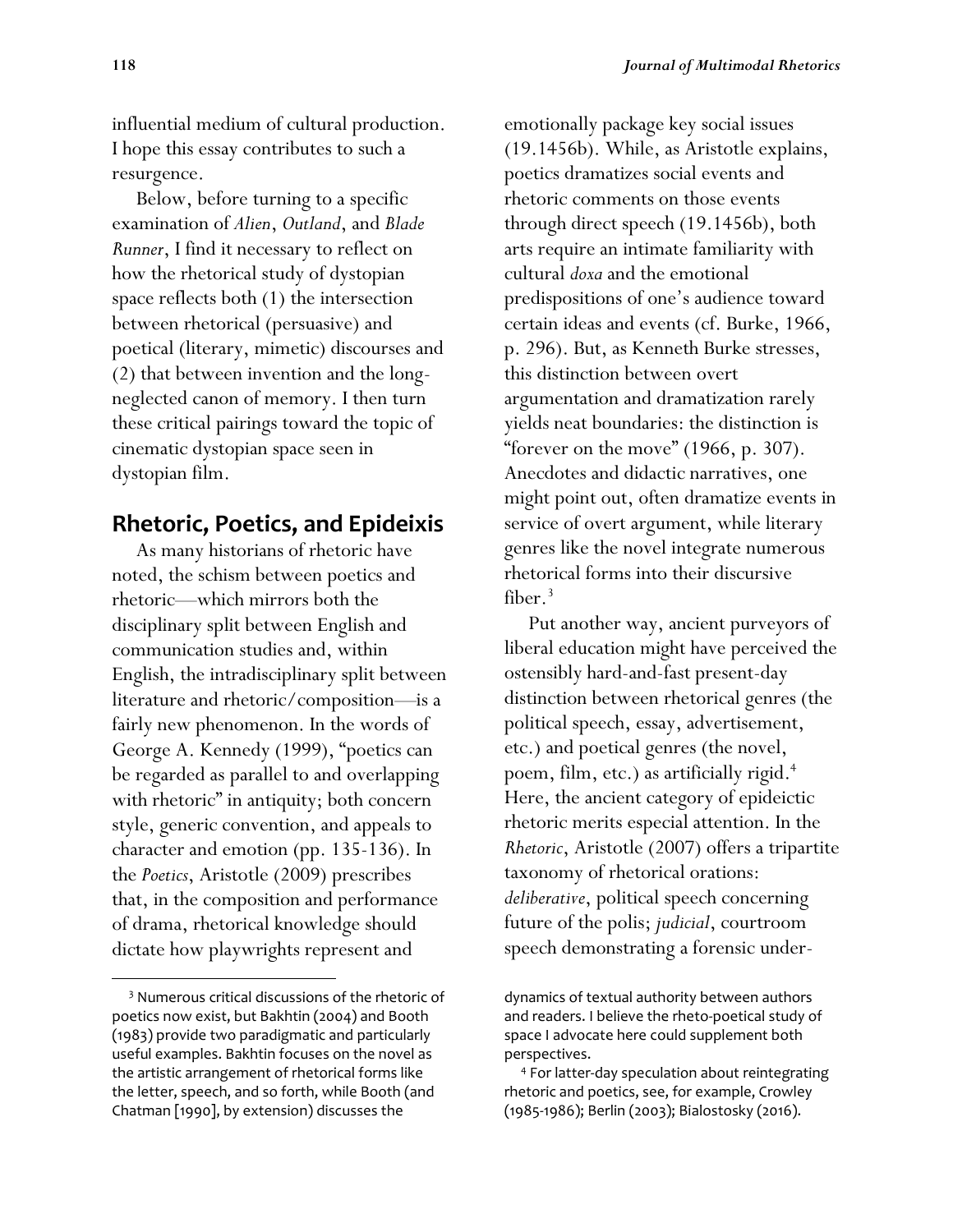standing of the past; and *epideictic*, or ceremonial speech concerned largely with, but not properly limited to, the praise and blame of individuals and values in order to firm up a sense of cultural community in the present (1.3.1358a-59a). But the concept of *epideixis*, as Jeffrey Walker (2000) has argued, should be understood not as courtly pomp, subordinate to the more hard-headed genres of deliberation and forensics, but rather expanded wholesale into "the rhetoric of belief and desire," that which "establishes and mnemonically sustains the culturally authoritative codes of values and the paradigms of eloquence from which... pragmatic discourse . . . derives its 'precedents,' its language, and its power" (p. 10). By Walker's estimation, the pragmatic genres of deliberative and judicial rhetoric are "secondary" and depend upon "primary" epideictic rhetorics of cultural sustenance and reproduction (p. 10). In a courtroom defense of, say, a man who slew his daughter's murderer, the litigator might draw from the stock archetypes of masculinity and familial bond sustained through diverse rhetorics of epideixis that praise the individual masculine avenger as an agent of justice.

 This robust and inclusive version of epideixis, Walker notes, accounts also for everything modernity has categorized as "literature" (p. 7)—to which we can now rightly add quasi-literary narrative media like film, television, and video games. (To

 $\overline{a}$ 

rehash the example above, nothing in present American culture valorizes the rogue masculine hero more effectively than the epideictic rhetoric of video games.) Such "dramatizations" of social values may not argue before a "decider" or an electorate in the tradition of pragmatic rhetoric (Walker, 2000, p. 10), but they do epideictically sustain certain values and archetypes through their narratives, perpetuating a storehouse of rhetorical knowledge vital to the rhetorician. This storehouse is made up of *topoi*, which provide, as I describe below, charged nodes of discourse that orient audiences within the shared vista of cultural memory.

 It follows that utopian and dystopian narratives constitute subgenres of epideictic rhetoric, where rhetorical and poetical expression intermingle. Typically, these genres already read as more overtly rhetorical (or political) than most other literature. It takes few intellectual gymnastics, that is, to bracket the frankly political and persuasive dimensions of prototypical utopias<sup>5</sup> like Sir Thomas More's *Utopia* and Francis Bacon's *The New Atlantis*, modernist utopias like Edward Bellamy's *Looking Backward*, William Morris's *News from Nowhere*, and Charlotte Perkins Gilman's *Herland*, or their modernist dystopian counterparts like E.M. Forster's "The Machine Stops," Yevgeni Zamyatin's *We*, Aldous Huxley's *Brave New World*, George Orwell's *1984*, and Fritz Lang's landmark

<sup>5</sup> On the various classifications of utopia and dystopia, see Booker (1994); Moylan (200); Baccolini & Moylan (2003); Jameson (2007).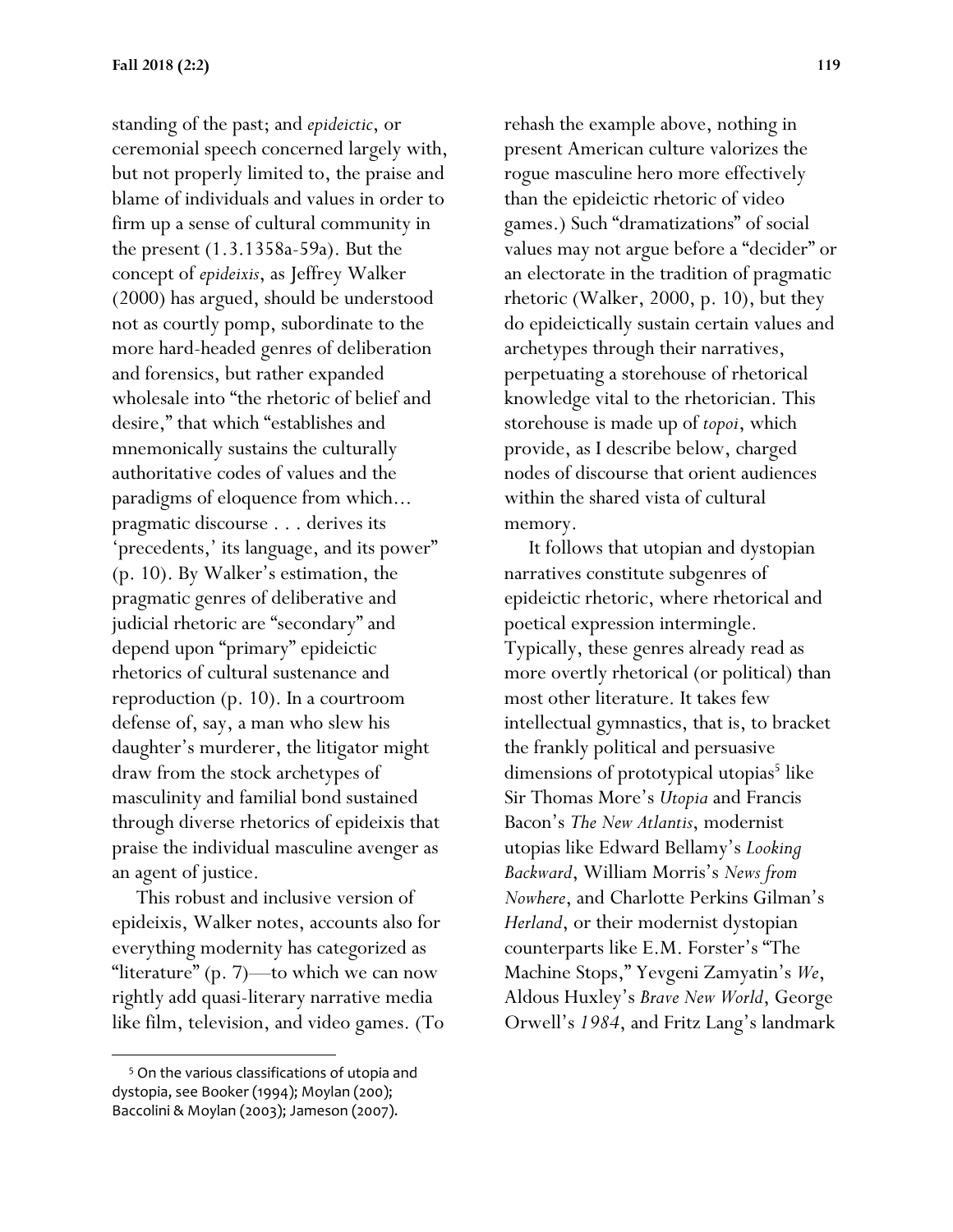film *Metropolis*. Such narratives follow a version of what Burke (1968) terms "syllogistic" form, following, or at least mimicking, the progression of "a perfectly conducted argument, advancing step by step" (p. 124). Much like deliberative rhetoric, these narratives fix one eye on the future, demonstrating explicitly (by way of a fictional historical narrative) or half-explicitly (by strongly implying such a narrative) how present social circumstances could be adapted for a more desirable future or warped into a disastrous one.

 But the similarity is limited. As Marlana Portolano (2012) writes, more than that of the deliberative, utopia and dystopia are "most pervasively . . . the playground of epideictic persuasion," that which praises some present circumstances and eschews others (p. 118). (One might say utopias generally deal in praise and dystopias in blame—though praise of one ideal implies the blame of another, and vice versa.) True to Le Guin's insistence that speculative fiction most centrally concerns "today's" climate, even the most didactically precise utopias and dystopias probably contribute to the storehouses of rhetorical knowledge that dictate attitudes toward the present more than they provide a literal, deliberative route to the future. And when one shifts focus to the messy, fragmentary dystopias to center

l

not what these texts methodically "argue" for the future but postmodernity, as I do below, the questions for rhetoricians increasingly take up how they assemble an imaginary but intelligible future from the available places (*topoi*) of the present.

## **Invention and Memory**

 To better understand the rhetoric of dystopian space, one can consider rhetorical canons of invention and memory in tandem. The classical art of memory, or mnemonics, describes a disciplined system speakers could use to navigate long orations without external aid, by traversing an imaginary set of places (*loci* in the Latin texts) that associatively guide the speaker's train of thought.<sup>6</sup> Variations of this system remain highly effective for those willing to commit to their rigors, but the modern proliferation of print resources—not to mention the Internet—has long reduced mnemonics to more or less a historical curiosity. In ancient Roman treatises on rhetoric, however, the canon of memory receives sustained attention as a requisite feature of rhetorical education. The anonymous author of the *Rhetorica ad Herennium* ([Cicero], 1999) explains how orators should concoct a path of distinct "places" among which are arranged symbolically significant "images" (3.16). The "image" metonymically represents subject of one's oration—the orator

<sup>6</sup> My use of memory *loci* extends more-or-less directly from its discussion in Roman handbooks of rhetoric; thus I refer directly to the *Rhetorica ad Herennium* ([Cicero], 1999) and Quintilian's *Institutio Oratio* (2002) here. It bears note, though, that Yates's *The Art of Memory* (1999) remains the

definitive twentieth-century historical study of memory places between antiquity and the Enlightenment. See also Jameson's (1991) brief commentary on Yates in relation to modernism and postmodernism (p. 154).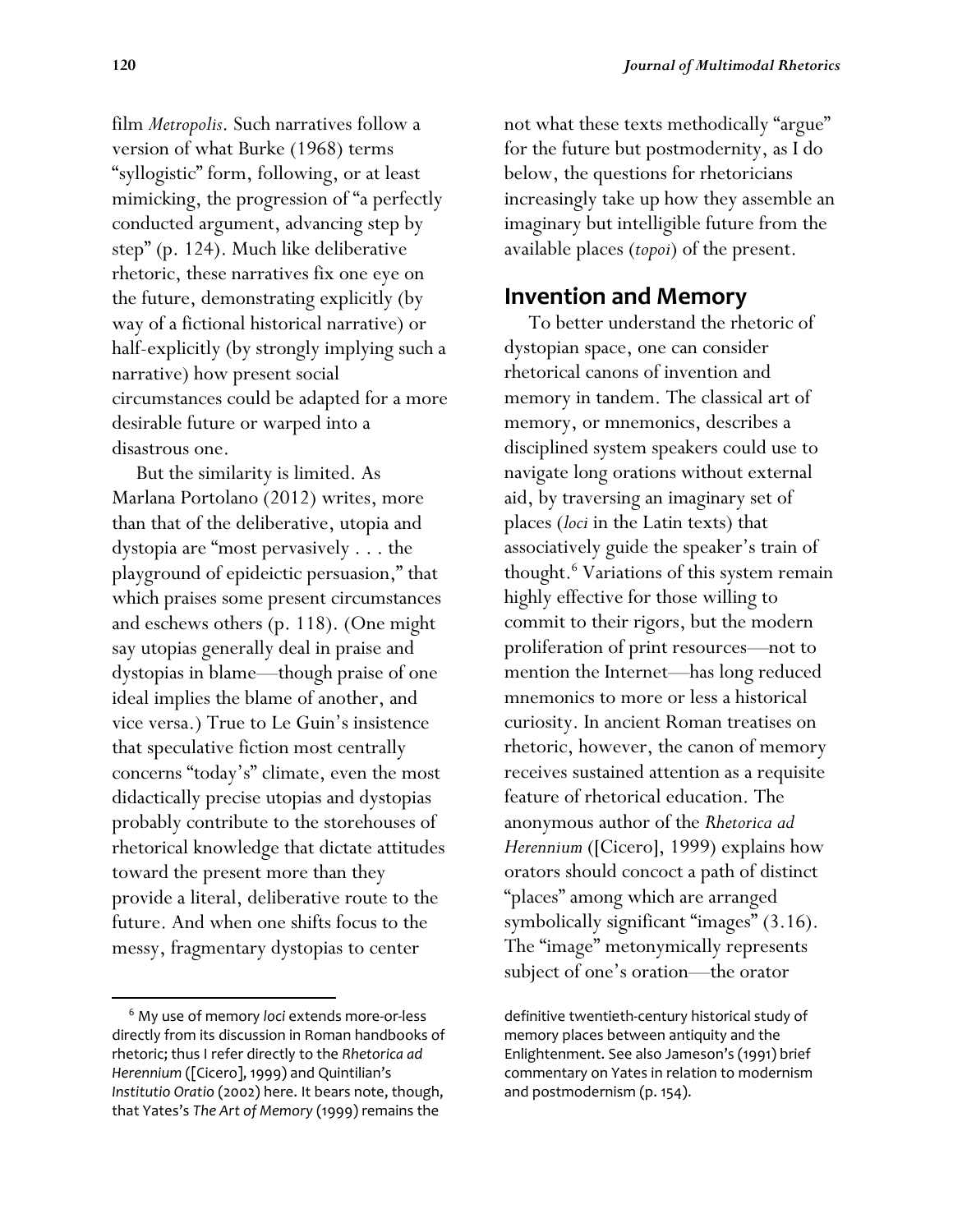might, for example, imagine a lion or a crown to evoke the subject of the king, or royalty more generally—while the *loci*  organize the images within the structure of the complete speech.

 My contention here is the common use of the term *topos*/*locus* to theorize both Greco-Roman rhetorical invention and rhetorical memory is no mere etymological accident. To most fully appreciate the metaphorical scope of the term, we can return not to Aristotle's *Rhetoric*, but to his *Physics*, which offers Aristotle's fullest articulation of "place" as a concept (see Miller, 2000; Muckelbauer, 2008, pp. 123-141). There, Aristotle (1957) explains,

> a "place" may be assigned to an object either primarily because it is its *special*  and exclusive place or because it is "*common*" to it and all other things, or is the universal that includes the proper place of *all* things.

> I mean, for instance, that you, at this moment, are in the universe because you are in the air, which air is in the universe; and in the air because on the earth; and in a like matter on the earth because on the *special* place which "contains and circumscribes you, and no other body." (4.2.31- 36.209a-209b; emphasis to *special* and *common* added)

Two significant points arise: First, as Carolyn R. Miller (2000) has observed, Aristotle describes physical place in the same "common" and "special" terms by which he describes rhetorical *topoi* in the *Rhetoric*; a concern with degree and scope characterizes Aristotle's thinking about literal and metaphorical places. Second, this sense of scope implies a basic function of *orientation*. Rather than the "matter" of a body, which takes no definite shape, or a body's "form," which determines the thing itself but not its location in space, "place" demarcates an object's location in relation to other significant locations (the atmosphere, the earth, the universe, etc.—but also the home, the polis, the nation) (Aristotle, 1957, 4.4.5-14.211b). Rhetorical "orientation," as Burke (1984) describes it, provides reference to "a bundle of judgments as to how things were, how they are, and how they will be" (p. 14). One can append this understanding of orientation to Aristotle's notes on "place" to suggest that rhetorical *topoi* are not just rote procedures or stock arguments, but devices that economically orient audiences among broader landscapes of significance within short discursive space.

 While the two differ in express purpose, memory *loci* and *topoi* of invention function somewhat similarly along Burke's guidelines. As the *Ad Herennium* suggests, the "places" of memory provide a contextualizing apparatus for the denotative "images" they house, orienting speakers to the narrative arc of the oration, but also, conceivably, orienting them within a matrix of culturally determined imagery. Memory *loci*, the *Ad Herennium* tells us, should be "complete and conspicuous, so that we can grasp and embrace them easily by natural memory" (3.16). My impression is that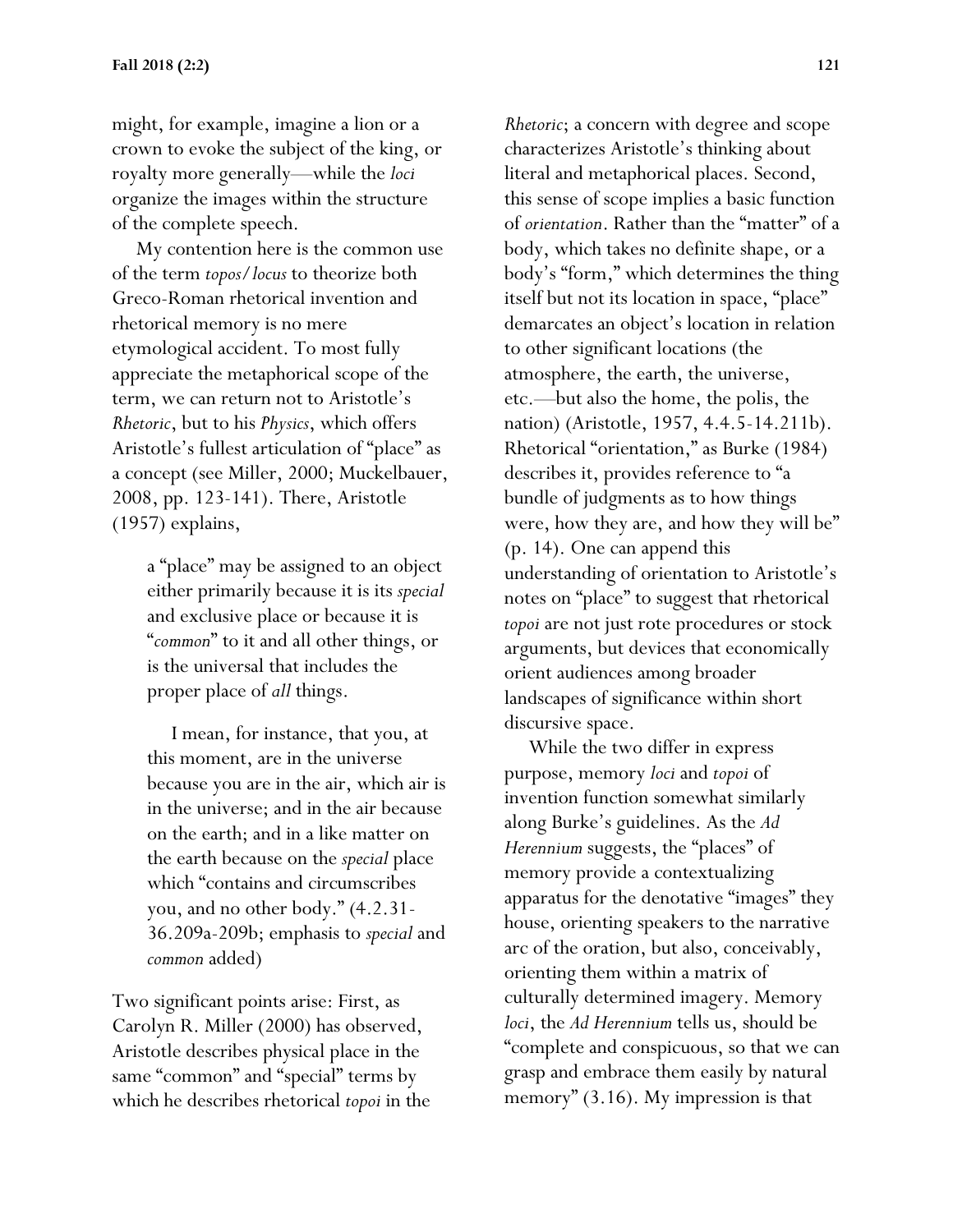this "natural" memory—that which the orator summons without mnemonic practice—should be regarded also as a *cultural* memory insofar imagistic places find coherence only among the connotative totality of cultural knowledge. Though the *Ad Herennium* does not explicitly prescribe as much, one gathers that these "complete and conspicuous" backgrounds ought to thematically complement the denotative images they surround, orienting the speaker to the set of contextual knowledge to which the speech might refer. It is telling, further, that the Roman pedagogue Quintilian (2002) lists "public buildings" and "the ramparts of a city" among possible memory places, suggesting a further thematic link between memory and the iconography of civic life (6.2.20). In the Middle Ages, as Frances Yates (1999) reports, even the strata of Hell as illustrated in Dante's *Inferno* were sometimes visualized as memory places designed to "hold in memory the scheme of salvation, and the complex network of virtues and vices and their rewards and punishments" (p. 95). The otherwise quite different examples of Quintilian and Dante each exploit the sense of cultural memory that imbues symbolically significant places.

 It's not terribly difficult to extend such thinking to the imaginary and secular, but no less culturally formative, examples of modernist dystopian space—the towering, tiered urban landscape of *Metropolis* (Lang, 1927), for example, or the joyless streets of *1984*'s Oceania (Orwell, 1977). Here, as in the classical memory place, space

becomes a logically ordered scaffold designed to symbolize a set of ideas or arguments—those regarding the social architecture of class hierarchy in *Metropolis*, or the oppressive faculties of the surveillance state in *1984*. But not all dystopias are so tidy. As Fredric Jameson (1991) contends, the "discontinuous spatial experience" of postmodernism scarcely permits such self-contained spatial logic, instead shuffling fragments of textualized space into a collage of diverse permutations that sum less easily to tight theses (p. 154). I contend here, however, that the effect of such postmodern fragmentation is not to nullify the memory places, but to revitalize the individual *topos* as the nexus of rhetorical invention and memory, a union traceable through films like *Alien*, *Outland*, and *Blade Runner*. That is, the selection and establishment of "place" in these movies constitutes a sort of epideictic invention by way of tapping into and reasserting the currents cultural memory.

# *Dystopoi* **in Three Postmodern Sci-Fi Films**

There are certainly more recent dystopian sci-fi films I could discuss here—including numerous *Alien*-franchise entries of varying quality and 2017's impressive *Blade Runner* sequel—but I single out *Alien*, *Outland*, and *Blade Runner* for this essay partly because all three characterize a sort of postmodern turn in sci-fi film, one more or less coincident with the onset of the "cyberpunk" movement and the reshuffling of dystopia into a genre more ambivalent and less didactic than its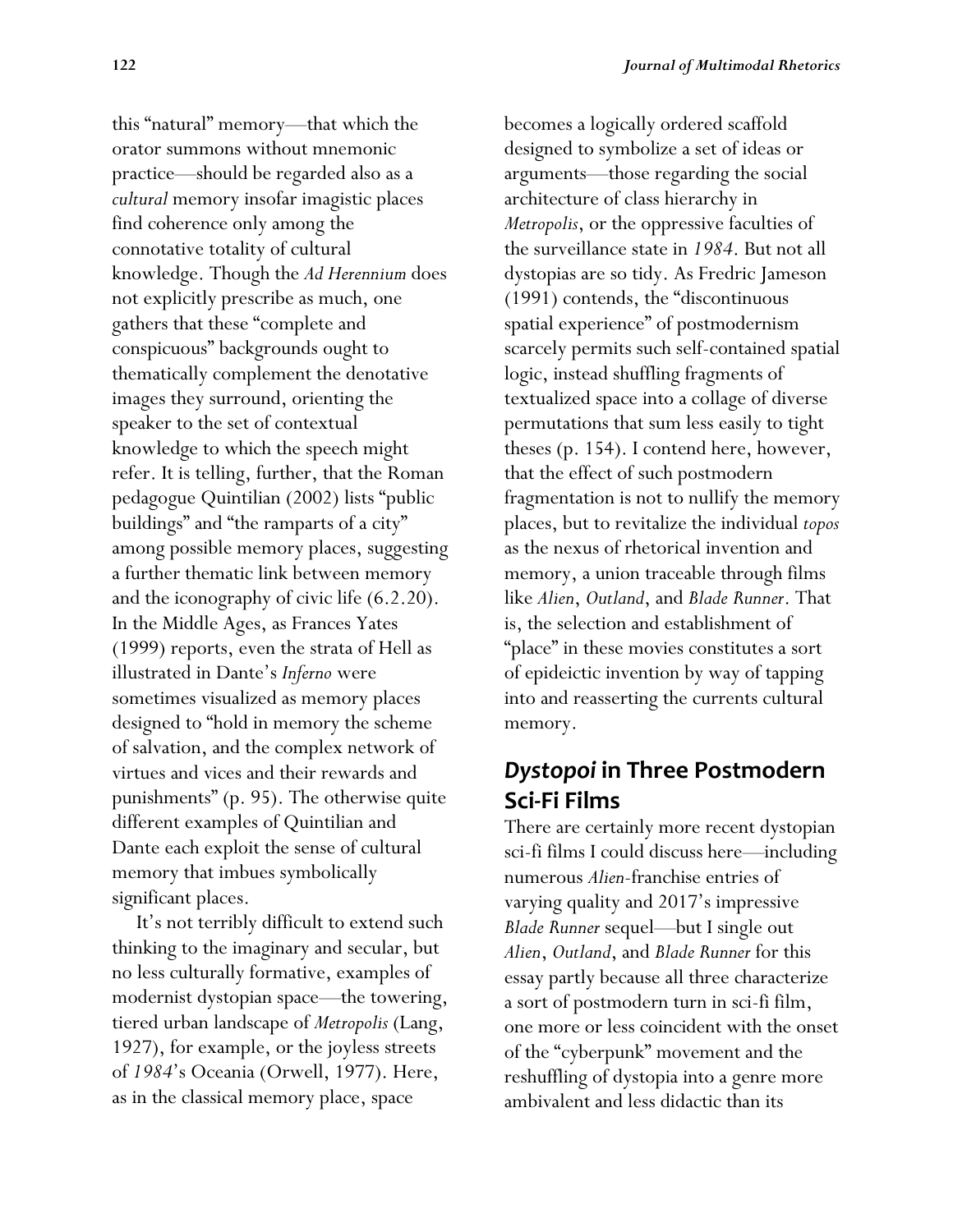modernist antecedents.<sup>7</sup> As Sobchack (2005) notes, the cinematic era of the late '70s and early '80s—born of post-Vietnam introspection, the rise of secondwave feminism, and the mounting enthusiasm of Reagan-era industrialism begat a new "Golden Age" of American sci-fi film imaginatively responding to a complex matrix of social tensions. *Alien*, *Outland*, and *Blade Runner* also share a set of aesthetic conventions manifested through spatial representation. Practically speaking, viewers could easily imagine that all three movies inhabit the same narrative universe because the three share a certain "look" and "mood." Or, returning to Aristotle's special-common distinction, one could put it this way: *Alien*, *Outland*, and *Blade Runner* each imply a single "common" universe insofar as all three films make use of special places, or *topoi*, that *orient* audiences to that larger universe as a contextual apparatus.

 In another sense, these are three very different movies. While they all fit the bill of "science fiction," their narratives inspire rather different generic classification. Ridley Scott's *Alien* is the separate paradigmatic stuff of horror cinema, a tense, interstellar slasher flick wherein the titular alien picks off the crew of the starship *Nostromo* one by one until only Sigourney Weaver's "final girl" remains. Writer-director Peter Hyams's *Outland*, an underappreciated morality tale aptly describable as "*High Noon* in space,"

l

unfolds as a sort of futuristic Western, pitting Sean Connery's lone lawman against a posse of mercenaries serving a sinister interplanetary mining corporation. And *Blade Runner*, also directed by Scott and loosely adapted from Philip K. Dick's *Do Androids Dream of Electric Sheep?* (2007; originally published 1968), is equal parts detective story and philosophical drama, a complex and visually striking film about the creation and policing of artificial human life (living androids dubbed "replicants"). The respective neo-horror, neo-Western, and neo-noir genre formations of these films, though, do not inhibit their common coherence as scifi—and, particularly, dystopian sci-fi. Sobchack (1997) helps to explain why. The essence of the American sci-fi film, for Sobchack, lies largely in its iconography—places, motifs, textures which comprises set imagistic categories like the spaceship, the robot, or the futuristic city, that "function" similarly from film to film. Sci-fi iconography, she continues, generally establishes a tension between the "alien" and the "familiar": "Although they may contain many alien images, isolated for wondrous effect, images which evoke the 'unknown' in all its scientific, magical, and religious or transcendental permutation, the films must obligatorily descend to Earth, to men, to the known, and to a familiar *mise en scene* if they are to result in *meaning* rather than the abstract inexplicability of

<sup>7</sup> Despite my focus here on films from circa 1980, the recent *Blade Runner 2049* (Villenueve, 2017) which combines the *dystopoi* I here describe as the "swamp" and the "clinic" with other backdrops of

urban poverty and post-apocalyptic abandonment—merits further study in the vein of this essay.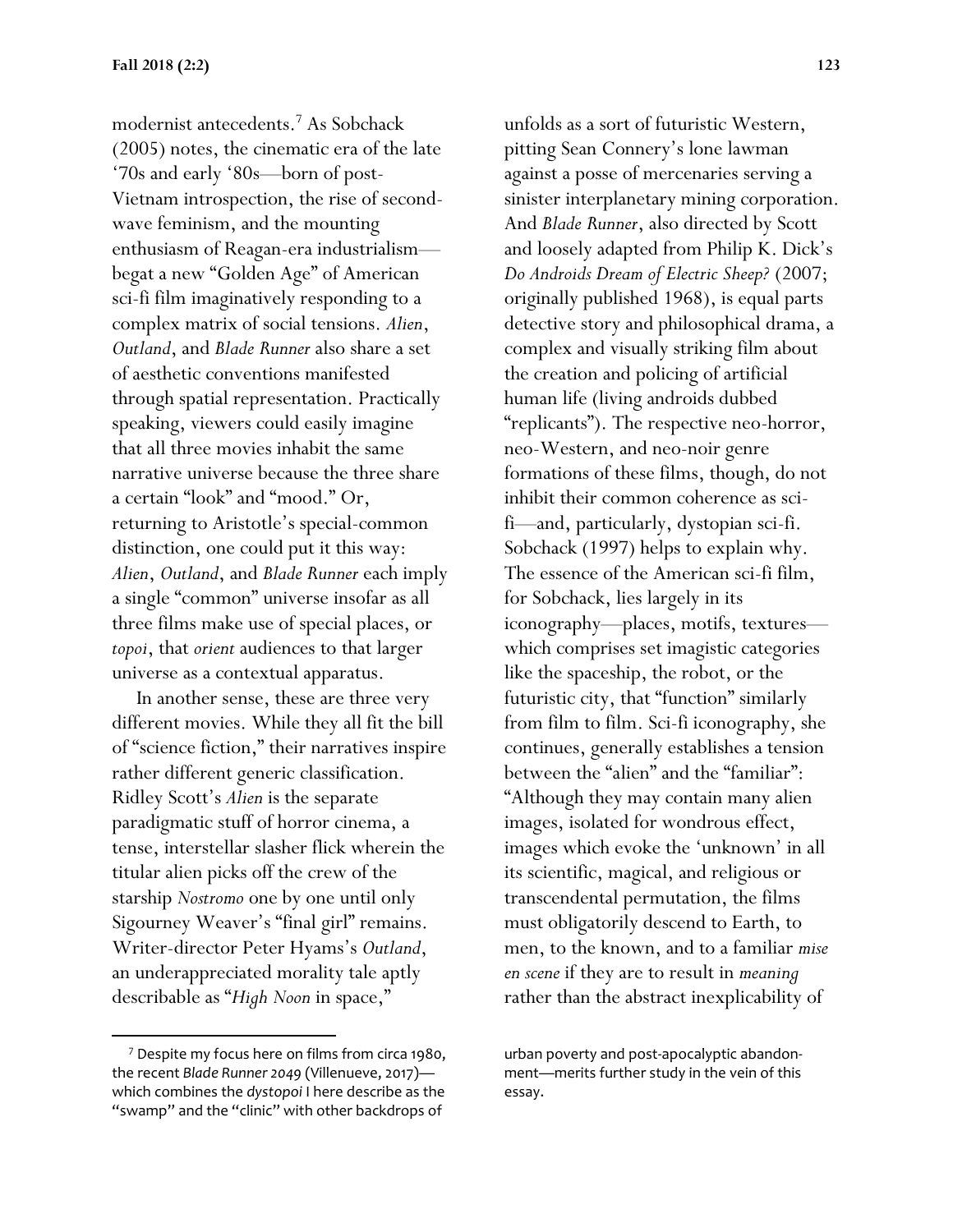#### *being*" (pp. 103-104).

 Sobchack's emphasis on "meaning" returns us to Le Guin's present-day imperative—to the realm of lived social relations, rhetorical epideixis, and cultural memory. The iconographic tension between the alien and familiar maps approximately onto the image-*locus*  distinction of the classical memory place. The alien, like the mnemonic "image," calls attention to itself, announces its own exceptionalism against a less obtrusive backdrop. The mummified alien ship that the *Nostromo's* crew in *Alien* discovers qualifies as basically "alien" by this criterion, as do H.R. Giger's bloodthirsty xenomorph itself and the malevolent android Ashe (Ian Holm), whose inhumanity becomes terrifyingly apparent late in the film. Several occasions in *Outland*, meanwhile, see men burst like fleshy bubbles after stepping into depressurized space; this horrific and unexpected special effect announces our departure from Earth's embrace and injects an alien element in an otherwise quite familiar narrative. And *Blade Runner*'s reimagination of Los Angeles punctuates a largely familiar portrait of urban decay with alien flourishes like flying cars and plumes of fire that ignite above the skyline—the distinction, here, between the familiar and alien resembling Roland Barthes's (1981) own categories of

 $\overline{\phantom{a}}$ 

the *studium* and *punctum* in photographic images (pp. 25-28)—but the movie announces its own strangeness most markedly through Rutger Hauer's intense, animalistic performance as Roy Batty, the ringleader of the renegade group of the "more human than human" replicants.

 Such alien "images" are striking and often disturbing, but true to the example of ancient Roman mnemonics, they achieve narrative and ideological coherence only in a familiar context. Fitting this rhetorical function are a certain set of narrative *topoi*—that is, rhetorical "places" of invention and memory—that elicit the connotations necessary to evoke "dystopia." Let us call them *dystopoi*—literally, *bad places*. <sup>8</sup> The genres of evocative backgrounds that characterize different dystopian subgenres are many: those composing the vacant bombed-out cities and sparse landscapes of the post-apocalypse, the stratified *Metropolis* (Lang, 1927), the cloyingly hip and homogenous bubble-city of *Logan's Run* (Anderson, 1976), and so on. The closer such spaces come to logically—or syllogistically, as Burke would say dramatizing the "arguments" of their narratives, the tighter the connection becomes between the familiar and the alien, and the more the mnemonic "image" comes to appear a simple extension of its *dystopos*.

<sup>8</sup> For another provocative use of this term, see Boyle and LeMieux's "A Sustainable Dystopia" (2017), which configures *dystopoi* as technological "sites whose aim is to provide an experience of microruptures as a way to build up greater capacities" (p. 218)—that is, to purposefully encumber and disrupt traditional processes of

invention. Though Boyle and LeMieux also take inspiration from dystopian narrative, their use of *dystopos* as a critical term differs drastically from my own inasmuch as it enagages only tangentially with the metaphor of place bound up in classical notions of invention and memory.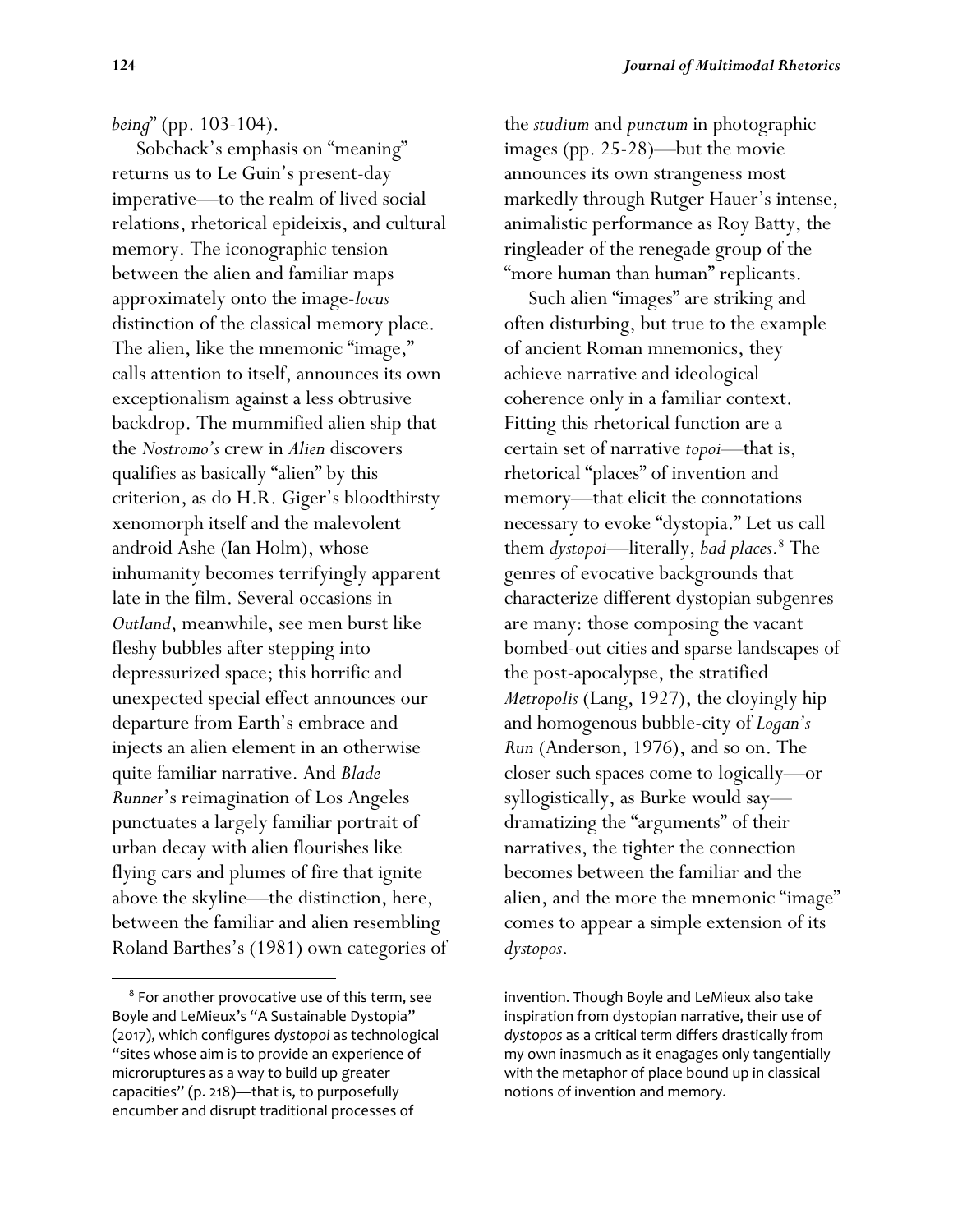The distinction between these postmodern dystopias and their more didactic precursors is not absolute. As Sobchack (1997) notes, the spaces of *Alien*, *Outland*, and *Blade Runner* each represent, to one degree or another, the logic of multinational (or multiplanetary) capitalism, whereby a shadowy elite remotely controls production. Further, these movies represent, in the words of Thomas B. Byers (1987), a "commodity future" dominated by "high-tech corporate capitalism" and a consequent disregard for the humanity of the lower classes (p. 326). And the "commodity future" surely constitutes a dystopian subgenre. In *Alien*, the corporation that owns the *Nostromo*  clearly values profitable discoveries over the safety of its crew, while the mining company in *Outland* supplies its workers on Jupiter's moon Io with dangerous narcotics to increase productivity. *Blade Runner*, meanwhile, sees the very synthesis of human life for reasons of profit-driven exploitation. All three movies inhabit spaces that enable such politically charged subject matter, yet the narratives arcs themselves—the horror, Western, and detective plots—have nothing intrinsically to do with dystopia. These are not "syllogistically" dystopian narratives designed to lay out a point-by-point critique of industrial capitalism in the sense that something like Huxley's *Brave New World* (1981; originally published in 1932) arguably is. Rather, postmodern dystopia represents more a matter of spatial *connotation*. I offer two genres of connotatively rich *dystopoi* seen in *Alien*, *Outland*, and *Blade Runner*.

 The first I call the *technological swamp*. This *dystopos* entails a façade of intricate and unexplained technological detail coupled with dim lighting, confined spaces, and, usually, the implication of disrepair and neglect. The specific details themselves are familiar enough—pipes, ducts, smoke, leaking fluids, buttons and dials, computer screens, dirt, and clutter—but the sheer profusion of detail overwhelms viewers' perception. As in the corridors of *Alien*'s *Nostromo* and *Outland*'s mining structure, the technological bricolage swells into an almost organic structure of metal bones and flesh that encircle the structures' human occupants (see Figures 1 & 2). The low, shadowy lighting that marks the technological swamp *dystopos* also permits an aesthetic link to more characteristically neo-*noir* settings—the grimy, ribald bar and prostitution hall in *Outland*, or Rick Deckard's (Harrison Ford) dusty, eerily lit flat in *Blade Runner*—that all feel part-andparcel of the same dark, swollen monster.

 Moreover, *Blade Runner*'s Los Angeles represents an explosion of the technological swamp across an entire urban vista. This city of perpetual night and drizzle appears, like the ceaseless urban sprawl of William Gibson's *Neuromancer* (1984), patched together from surfaces at once high-tech and cheap, its corners littered with garbage and scraps of expendable technology—the sort of insidious, self-multiplying junk that Dick (2007), in *Androids*, terms "kipple" (see Bukatman, 2009, pp. 42-63). It is telling that one of the replicants, Pris (Daryl Hannah), begins her plan to infiltrate the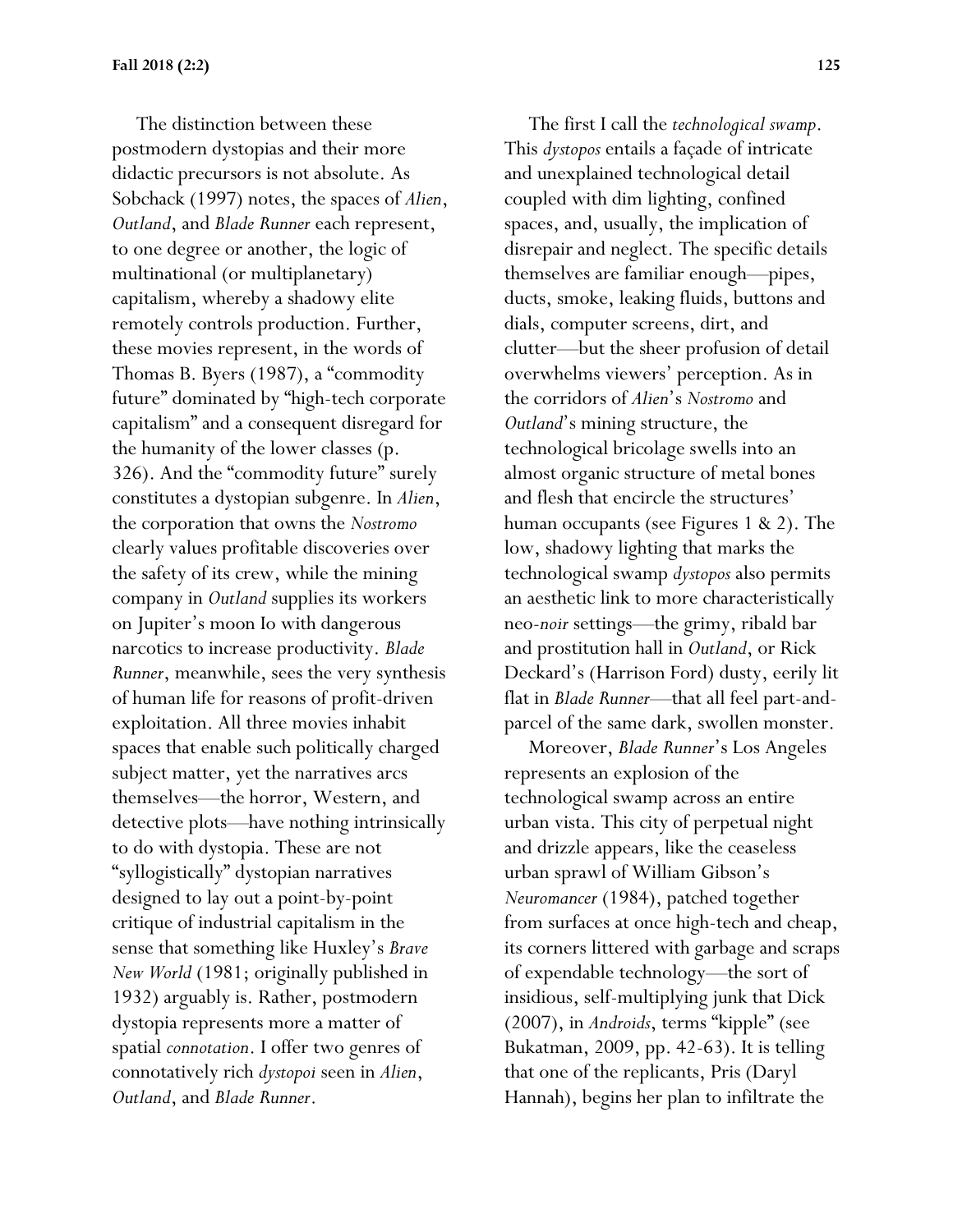

Figure 1: The "technological swamp" as seen in the interior of *Alien*'s starship *Nostromo*.



Figure 2: The "swamp" displayed in *Outland*'s Io mining colony.

Tyrell Corporation and gain more life (these replicants live only four years) by hiding outside a Tyrell employee's building in a pile of garbage (see Figure 3). Amid this swamp, humans—and certainly replicants—blend in as just another type of kipple (see Barr, 1997).

l

 Following Michel Foucault (1975), I call the second genre of *dystopos* the *clinic*. <sup>9</sup>30Clinical places are spacious (almost cavernous), immaculate, and bathed in oppressive white light. The clinical exemplar among science fiction remains George Lucas's experimental 1971 film

human interiority. In this book and *Discipline and Punish* (1995) Foucault also comments extensively on the kinds of spaces by which this discursive rendering of the human can take place.

<sup>9</sup> In *The Birth of the Clinic* (1975), Foucault advances the concept of the "medical gaze," which transforms human patients into a discursive record of abnormality, effectively erasing their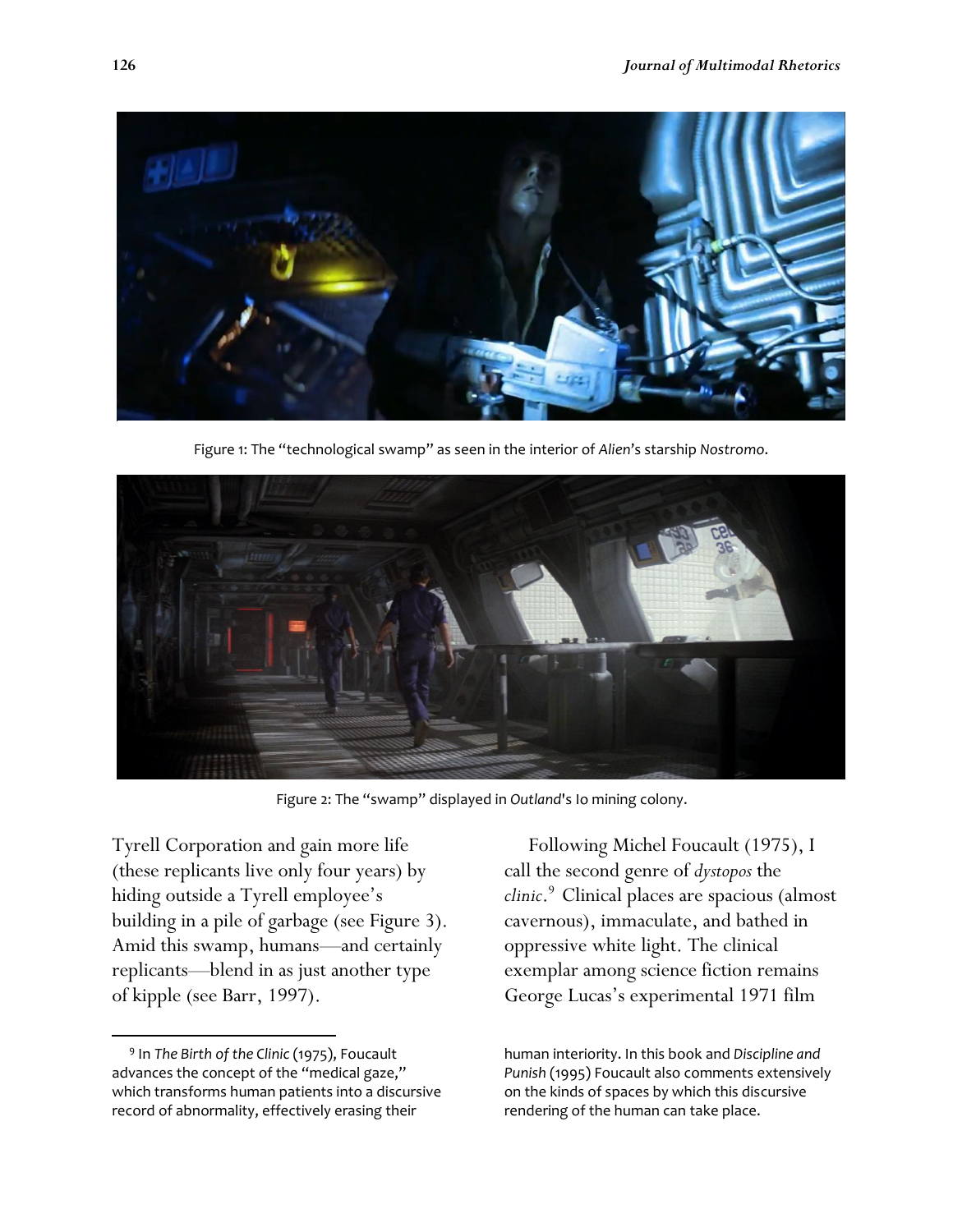

Figure 3: Pris (Daryl Hannah) emerges from a pile of "kipple" in *Blade Runner*.



Figure 4: The surveillance state of *THX 1138* expands outward like an endless white canvas.

*THX 1138*, the Orwellian setting of which sprawls outward like one endless, unblemished sheet of white paper (see Figure 4). *THX 1138's* image of the clinic arguably recurs in *Alien* and *Outland*, albeit excerpted from the syllogistic totality of Lucas's surveillance state. In *Alien* and *Outland* one notices that the medical bays of the *Nostromo* and the Io colony, as well as the former's cryogenic stasis room and

the latter's punitive holding cells, have a different look from their dark, messy surroundings (see Figure 5). Bright and sterile, these places eschew the textured excesses of the swamp for brute functionalism—medical procedures, quarantine, imprisonment, cryogenic sleep. They also recall Foucault's (1995) aphorism, "Visibility is a trap" (p. 200). Like the Foucauldian clinic, that is, these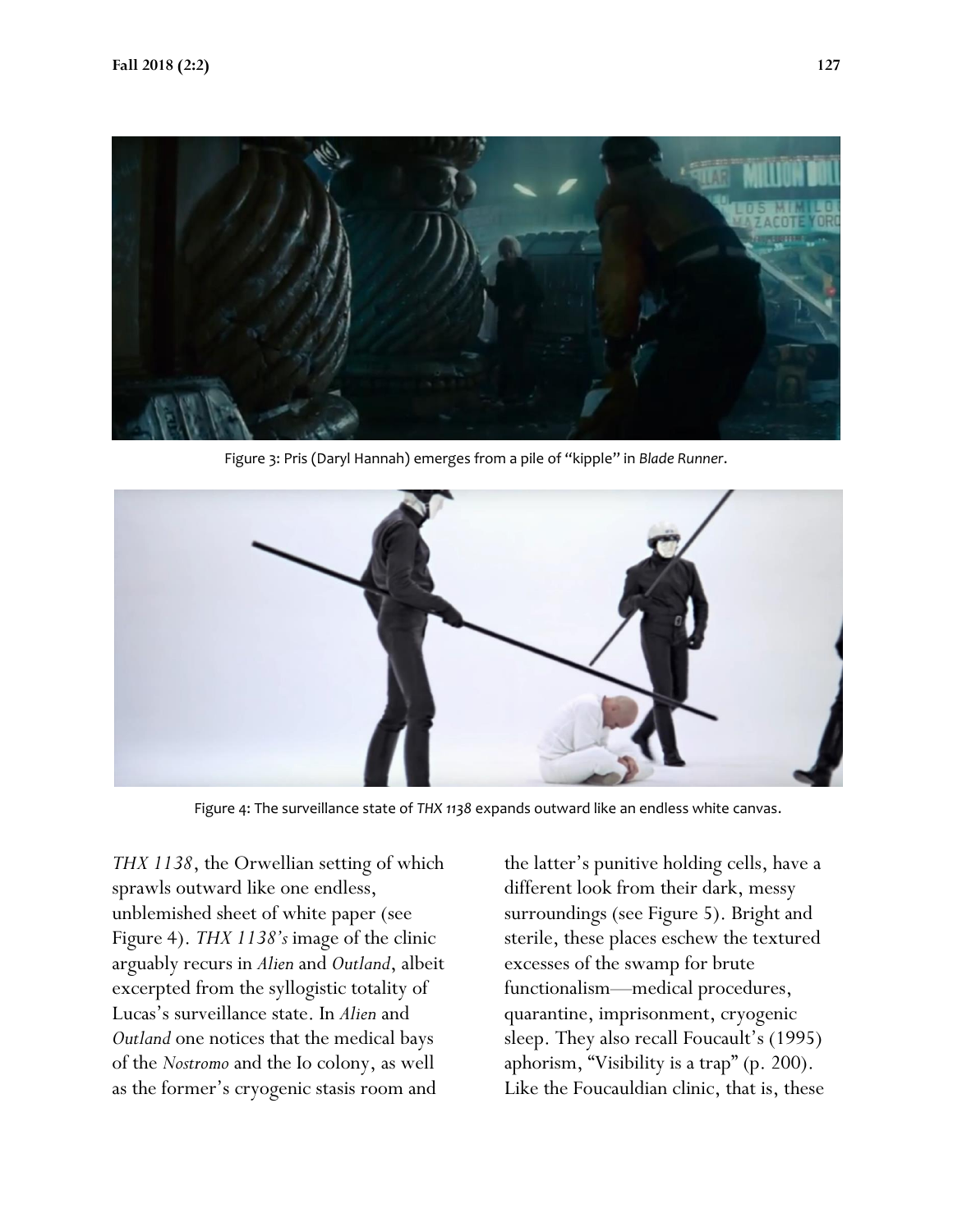

Figure 5: The "clinic" as seen in the *Nostromo*'s medical bay in *Alien*.



Figure 6: Tyrell's spacious office in *Blade Runner* offers a different version of the "clinic."

places transform their contents—humans included—into observable specimens whose individuality translates precisely into abnormality. Pris cannot hide among the kipple in the corner of the clinic because there is none—only milk-white walls providing a backdrop of pure contrast. In *Blade Runner*, the office of robotics guru Eldon Tyrell (Joe Turkel), which, as Sobchack (1997) observes,

looms above the dark, cluttered city like a giant microchip (p. 234), provides a slightly different riff on the clinical *dystopos*, inflecting its occupants with a sense of ceremonial and vaguely malevolent grandeur (see Figure 6). But again, the immaculate, cavernous space within the Tyrell Building notably offers no room for Rachel (Sean Young), the self-ignorant replicant, to hide from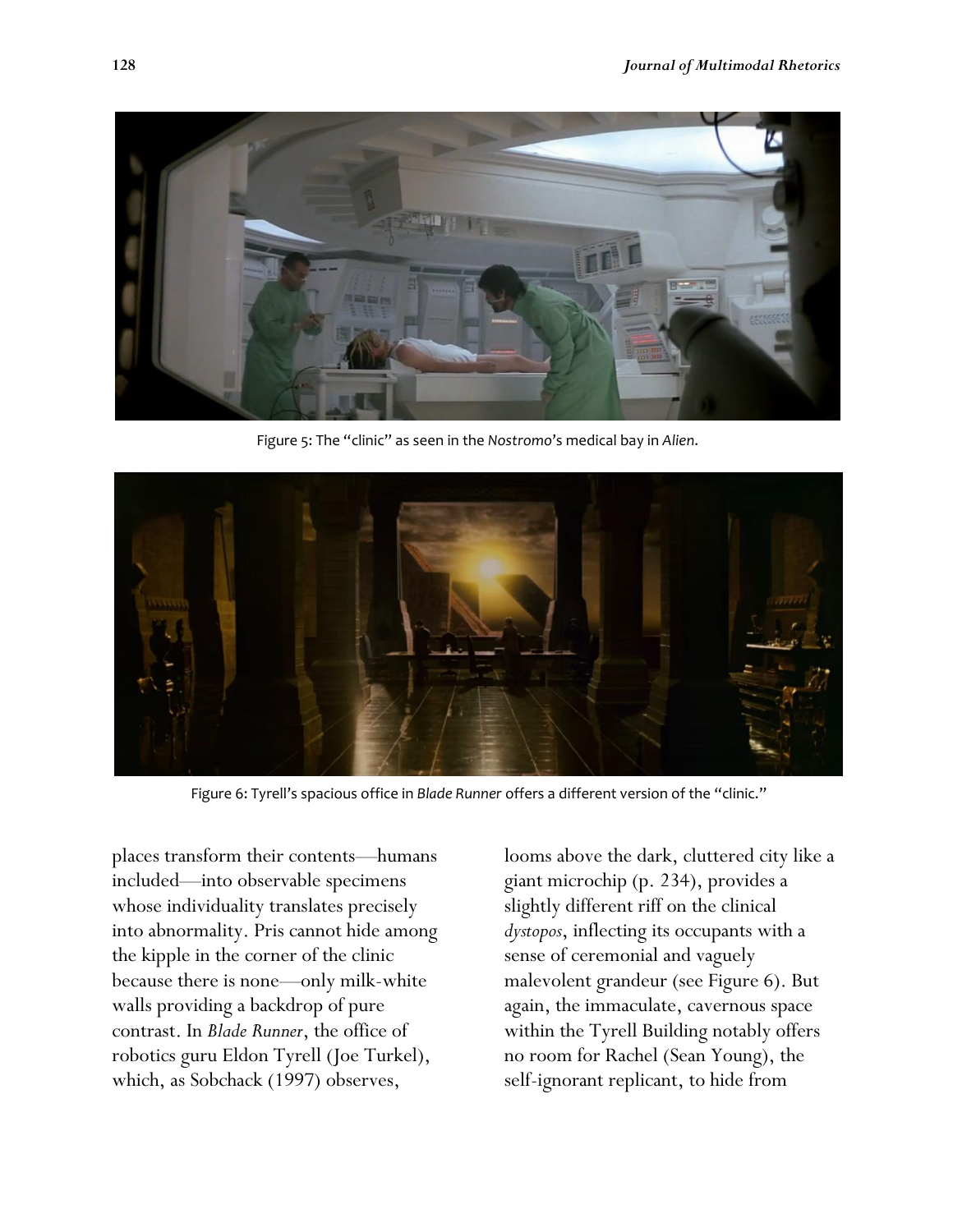

Figure 7: In *Outland*, the "swamp" and "clinic" coexist in the same shot.

Deckard's diagnostic Voight-Kampff test nor for Tyrell himself to evade Roy Batty's bloody vengeance for the curse of such short life. The clinical place reliably entails exposure and surveillance.

 As Barthes (1978) explains, the rhetoric of the image is largely "connotational," exploiting "an architecture of signs drawn from a variable depth of lexicons" that constitute the "domain of ideology" (pp. 33, 47, 49). Put another way, the deep-seated connotative "meaning" of the image stems from its intersection with the epideictic storehouses of rhetorically significant imagery—from the stuff of cultural memory. Barthes's (1978) essay on "The Rhetoric of the Image" takes as example a French ad for Italian food, analyzing how its constituent iconography sums to a sense of "Italianicity" built of cultural stereotypes. The technological swamp and the clinic are no less connotative approximations, visual textures from whose matrices of association audiences orient themselves in ideological space.

The swamp generally connotes a world of technological excess, in which consumerism has ballooned into a self-perpetuating system of production, consumption, and junk, and which values the abundance of stuff (or kipple) over the actual public good that stuff does; it connotes a certain breed of late capitalism and the absorption of humans into that capitalist matrix. It implies decay, excess, and even anarchy. The clinic connotes a world of quasimilitaristic watchful overdetermination that crushes the individual subject under bright light and Foucauldian panopticism (see Foucault, 1995). It implies compulsory conformity, homogeny, and authoritarianism.

 Neglect versus overdetermination: These are two quite different dystopian visions, one receding toward Gibson's vision of laissez-faire techno-anarchy and the other towards the Orwellian police state. Both, though, are terrible and dehumanizing: it is no better to be clinically dissected than absorbed into the dark night of technological sprawl. These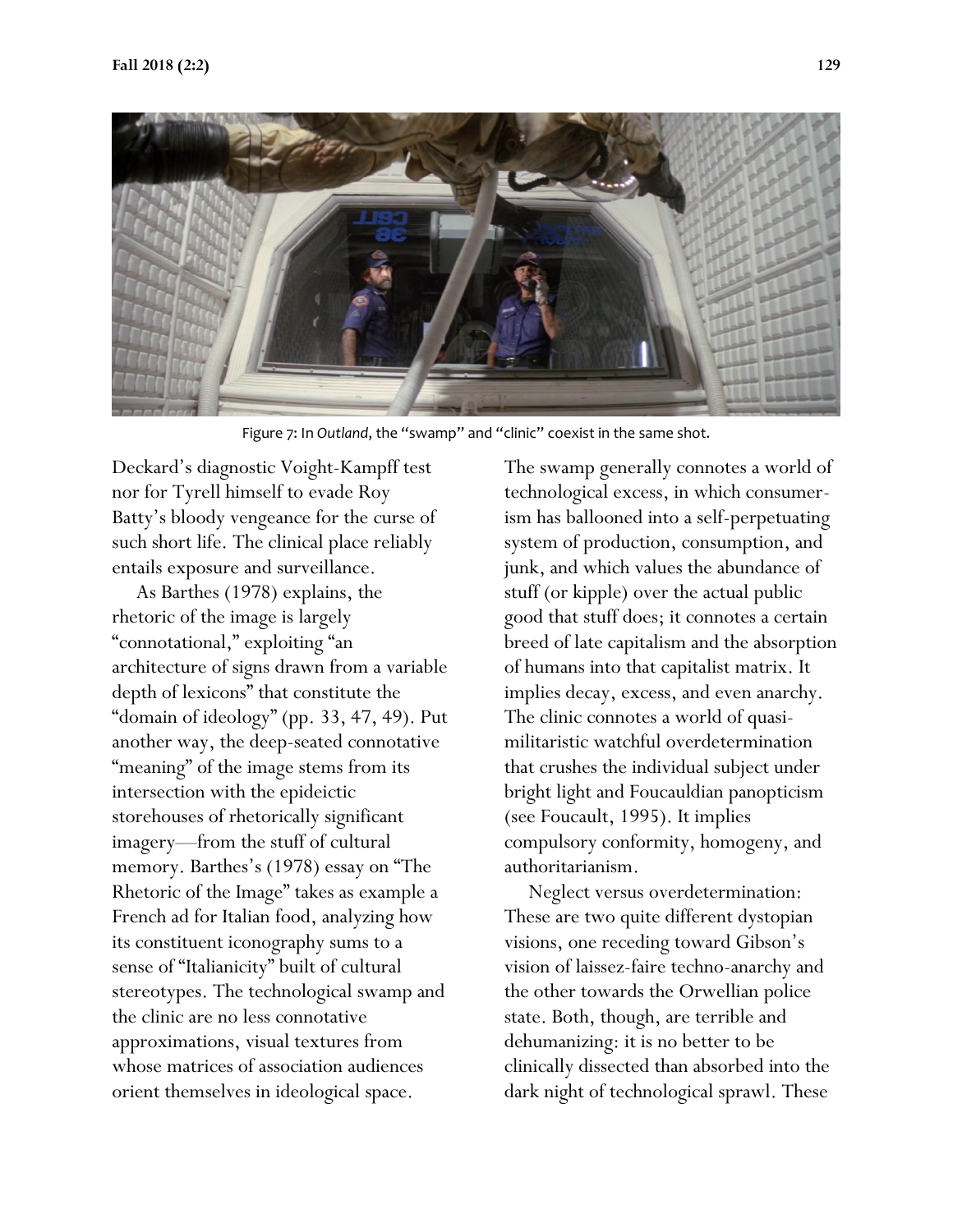postmodern dystopias, moreover, reveal that the thematically contradictory swamp and clinic can coexist in the same narrative universe. In one of the more visually jarring images from *Outland*, Connery's lawman and his deputy stand among the high-tech guts of an ill-lit, dusty hallway, looking in on a prisoner who floats in isolation, his cell a pristine white cube. A single pane of Plexiglas separates the swamp from the clinic (see Figure 7).

 So what? One significant point, at least, is that postmodern audiences have grown less receptive to the syllogistic narrative that assembles its space to neatly illustrate a single thesis about our social undoing. The rhetoric of the postmodern dystopia is less a rhetoric of syllogistic progression than one of branching enthymemes divergent, if largely complementary, inferences that rarely conjoin upon a single thesis. This is the logic not of *eitheror* but *both-and*: we might be neglected and surveilled and—well, who knows what else? My point does not discount the barbed political subtexts that Sobchack and Byers detect in movies like movies like *Alien*, *Outland*, and *Blade Runner*, but it does place any such political claims within a circuitous matrix of rhetorical composition. The *dystopoi* or memory *loci*  by which these films work to invent their narratives provide a network of familiar iconography that ground dystopia in the circumstances of the present without, necessarily, determining the exact directions such narratives will take. Postmodernity, thus, seems to recognize that dystopia may exist in many forms, probably many at once, and that those

forms—to once more echo Le Guin already exist here and now.

### **Conclusion**

 Seymour Chatman (1990) delivers an eloquent synopsis of narrative rhetoric: "In my view, there are two narrative rhetorics, one concerned to suade me to accept the form of the work; another, to suade me of a certain view of how things are in the real world" (p. 203). In didactic modernist utopias and dystopias, Chatman's two rhetorics almost completely converge: establishing the good or bad place of the future entails a corresponding vision of the real-world present and its problems. In the postmodern dystopia, these two rhetorics intersect and diverge more fluidly. When Sobchack (1997) notes that, sci-fi film, "[s]pace is now more often a 'text' than a context[,] . . . self-contained, convulsive, and discontiguous" (p. 232), I take this point to echo the rhetorical primacy of place in the composite postmodern text. The rich evocation of cultural memory, in other words, constitutes a rhetorical end in itself, one every bit as vital as the abstract forwarding of a "thesis" or "argument." I hold, moreover, that such attention to place, in turn, yields a richer, more medium-specific understanding of film rhetoric than that advanced by prior, more traditional models of film as argument and/or communication (e.g., Hendrix & Wood, 1973; Behrens, 1979).

 To slightly reframe the matter, I believe that the credible establishment of place increasingly corresponds, in classical rhetorical terms, to the category of *ethos*,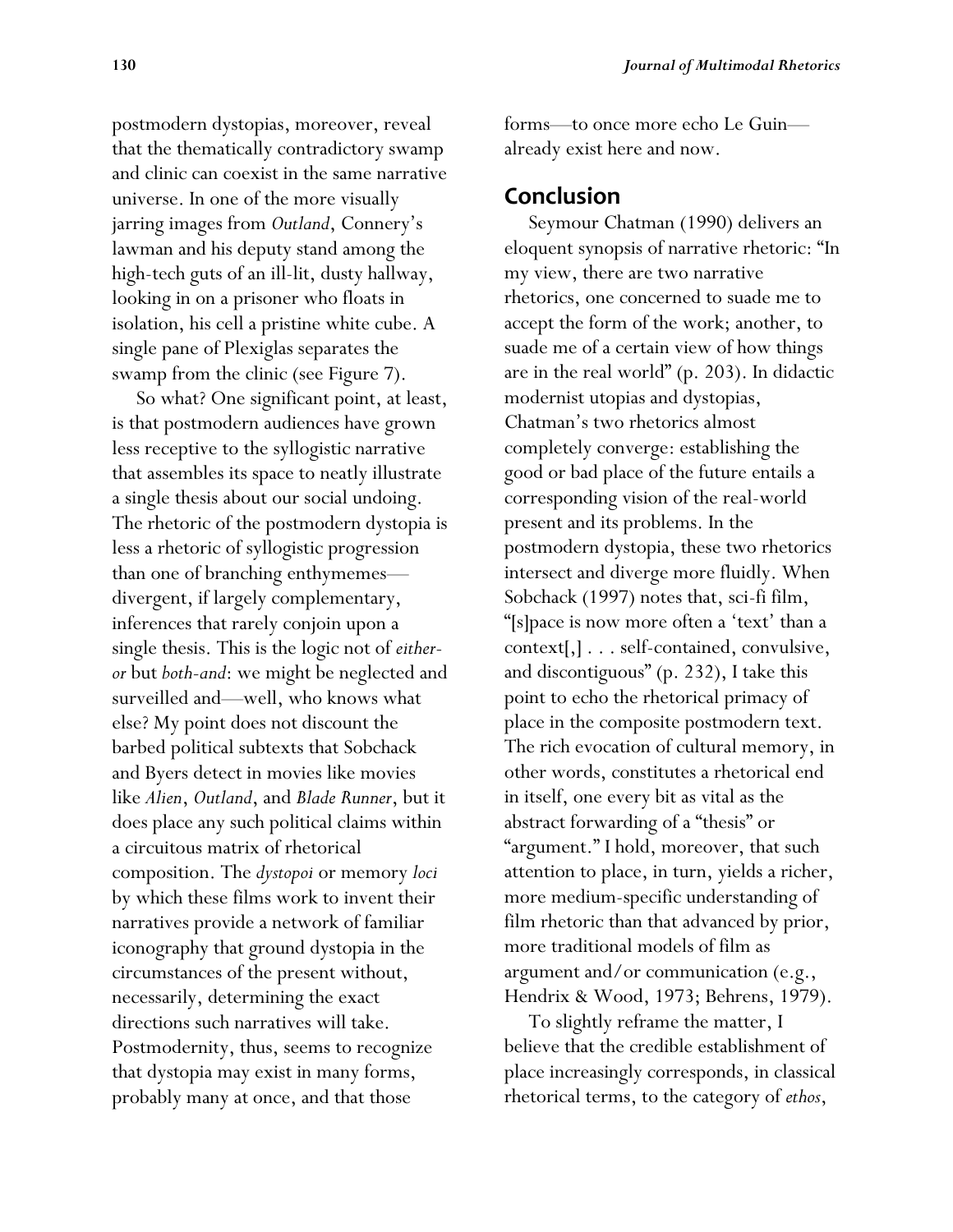or the establishment of character and credibility that—as Burke (1969) especially has demonstrated—matters in rhetorical performance as much as, or often more than, one's logical propositions (cf. Hendrix & Wood, 1972, p. 109).<sup>10</sup> Deckard and Rachel's studioimposed escape into the verdant countryside at the end of *Blade Runner*'s original theatrical release seems "implausible and artificial," Sobchack (1997) posits, because of "the new sense that everything in our lives is mediated and cultural" (p. 237). I would add that this thematic rupture, which Scott wisely excised from the director's (1992) and "final" cuts (2007) of the film, more specifically betrays the sense of place the rest of the film had labored to construct, ceding the ambient modality of the visual—and all the rhetorical credibility it affords—in the process. Especially in the postmodern dystopian film, place represents a vital piece of the rhetorical whole, the neglect of which deadens the influence of the composite text by forfeiting the cinematic economy of rhetorical connotation. So it is, I will add, that many of the glossy and plastic CGI vistas enveloping the last fifteen years of Hollywood blockbusters are already showing their age compared to the carefully wrought settings of the films I discuss here. *Alien*, *Outland*, and *Blade* 

l

*Runner* remain rhetorically potent for their rich connectivity to the annals of cultural memory. All three recognize that dystopia, the *bad place*, is not just *explained* but *felt* through the *dystopos*—through sensory inundation, epideictic affirmation, and a grounding in the experience of the present. Each film's successful forays into the realms of the philosophical and political begin, in turn, with this essential understanding of place.

## **References**

- Anderson, L. (Director). (1976). *Logan's run* [Motion picture]. USA: Warner.
- Aristotle. (1957). *Physics* (Vols. 1-2; P. Wicksteed & F. Cornford, Trans.). Loeb classical library 228 & 255. Cambridge, MA: Harvard University Press.
- Aristotle. (2007). *On rhetoric: A theory of public discourse* (2nd ed.; G.A. Kennedy, Trans. & Ed.). Oxford, England: Oxford University Press.
- Aristotle. (2009). *Poetics* (S. Halliwell, Ed. & Trans.). Loeb classical library 199 (pp. 1-141). Cambridge, MA: Harvard University Press, 2009. (Originally published 1995)
- Baccolini, R., & Moylan, T. (Eds.). (2003). *Dark horizons: Science fiction and the dystopian imagination*. New York, NY: Routledge.

<sup>&</sup>lt;sup>10</sup> See Burke's A Rhetoric of Motives (1969), which famously configures "identification" as the primary term of rhetorical engagement. Burke's reformulation of rhetoric foregrounds *ethos*, or demonstration of consubstantiality," as necessarily prior to arguments from *logos*, or logic. Hendrix &

Wood (1972), not wrongly but a bit literalmindedly, suggest that "the rhetorical critic can apply the concept of ethos to the sponsoring agency and director of the film, to narrators and characters in the film, and to acknowledged sources within the film" (p. 109).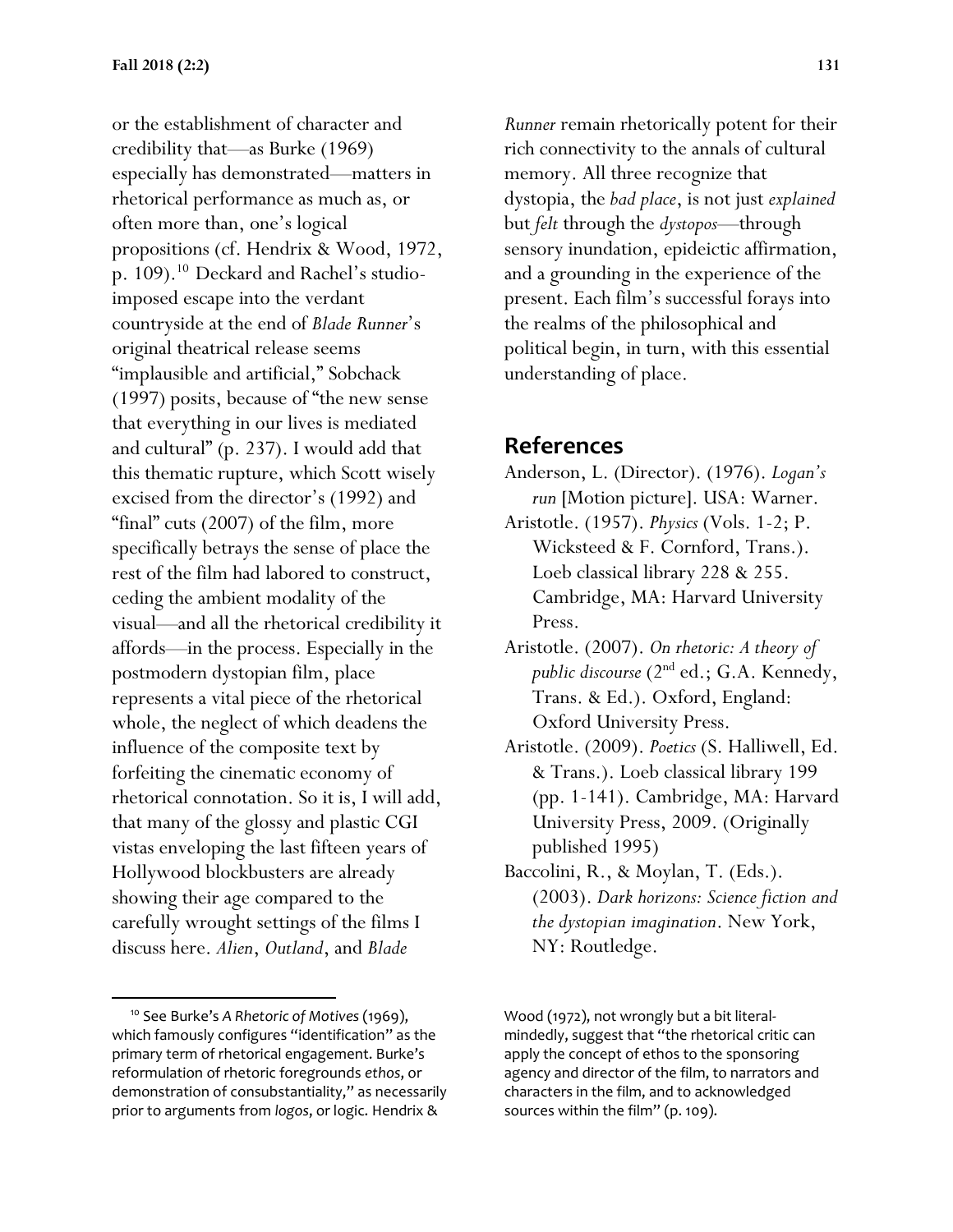- Bakhtin, M. M. (2004). Discourse in the novel. In *The dialogic imagination: Four essays* (M. Holquist, Ed.; C. Emerson & M. Holquist, Trans.; pp. 259-422). Austin, TX: University of Texas Press. (Original work published 1984)
- Barr, M. (1997) Metahuman "kipple," or, do male movie makers dream of electric women: Speciesism and sexism in *Blade Runner*. In J.B. Kerman (Ed.), *Retrofitting* Blade runner*: Issues in Ridley Scott's* Blade runner *and Philip K. Dick's* Do androids dream of electric sheep?  $(2<sup>nd</sup> ed.; pp. 25-31)$ . Madison, WI: University of Wisconsin Press.
- Barthes, R. (1978). *Image—music—text* (S. Heath, Trans.). New York, NY: Hill and Wang. (Originally published 1977)
- Barthes, R. (1981) *Camera lucida: Reflections of photography* (R. Howard, Trans.). New York, NY: Hill and Wang. (Originally published 1980)
- Behrens, L. (1979). The argument in film: Applying rhetorical theory to film criticism. *Journal of the University Film Association*, *31*(3), 3-11.
- Benson, T. W., & Snee, B. J. (Eds.). (2008). *The rhetoric of the new political documentary*. Carbondale, IL: Southern Illinois University Press.
- Berlin, J. A. (2003). *Rhetorics, poetics, and cultures: Reconfiguring college English studies*. West Lafayette, IN: Parlor. (Originally published 1996)
- Bialostosky, D. (2016). *Mikhail Bakhtin: Rhetoric, poetics, dialogics, rhetoricality*. Anderson, SC: Parlor.
- Blakesley, D. (Ed.). (2003). *The terministic screen: Rhetorical perspectives on film*.

Carbondale: Southern Illinois University Press.

- Blakesley, D. (2004) Defining film rhetoric: The case of Hitchcock's *Vertigo*. In C. A. Hill & M. Helmers (Eds.), *Defining visual rhetorics* (pp. 111-34). Mahwah, NJ: Lawrence Erlbaum.
- Booker, M. K. (1994). *The dystopian impulse in modern literature: Fiction as social criticism*. Westport, CT: Greenwood.
- Booth, W. C. (1983). *The rhetoric of fiction*  $(2<sup>nd</sup> ed.)$ . Chicago, IL: University of Chicago Press.
- Booth, W. C. (2002). Is there an "implied" author in every film? *College Literature*, *29*, 124-131.
- Boyle, C., & LeMieux, S. (2017). A sustainable dystopia. In C. Mays, N. Rivers, & K. Sharp-Hoskins, *Kenneth Burke + the posthuman* (pp. 203-225). University Park, PA: Pennsylvania State University Press.
- Bukatman, S. (2009). *Blade runner*. London, England: BFI.
- Burke, K. (1966). *Language as symbolic action: Essays on life, literature, and method*. Berkeley, CA: University of California Press.
- Burke, K. (1968). *Counter-statement.*  Berkeley, CA: University of California Press. (Originally published 1931)
- Burke, K. (1969). *A rhetoric of motives.*  Berkeley, CA: University of California Press. (Originally published 1950)
- Burke, K. (1984). *Permanence and change: An anatomy of purpose* (3rd ed.). Berkeley, CA: University of California Press.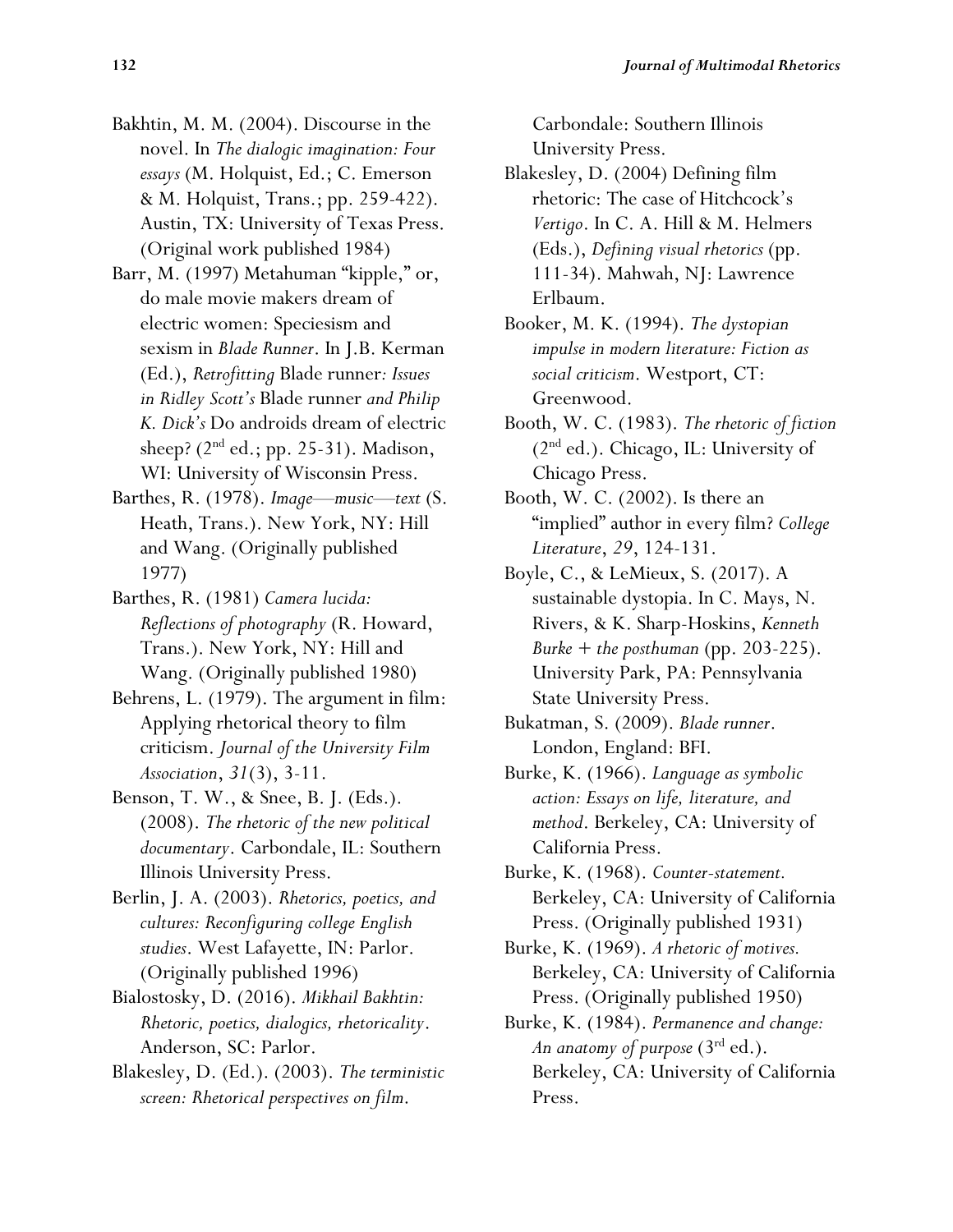- Byers, T. B. (1987). Commodity futures: Corporate state and personal style in three recent science-fiction movies. *Science Fiction Studies, 14*, 326-339. Print.
- Chatman, S. (1990). *Coming to terms: The rhetoric of narrative in fiction and film*. Ithaca, NY: Cornell University Press.
- [Cicero, M. T.] (1999). *Rhetorica ad Herennium* (H. Caplan, Trans.). Loeb classical library 403. Cambridge, MA: Harvard University Press. (Originally published 1954)
- Crowley, S. (1985-1986). Rhetoric, literature, and the dissociation of invention. *JAC, 6,* 17-32.
- Dick, P. K. (2007). *Do androids dream of electric sheep?* In *Four novels of the 1960s* (J. Lethem, Ed., pp. 431-608). New York, NY: Library of America. (Originally published 1968)
- Foucault, M. (1975). *The birth of the clinic: An archaeology of medical perception* (A. M. Sheridan Smith, Trans.). New York, NY: Vintage. (Originally published 1963)
- Foucault, M. (1995). *Discipline and punish: The birth of the prison* (A. Sheridan, Trans.). New York, NY: Vintage. (Originally published 1975)
- Gibson, W. (1984). *Neuromancer*. New York, NY: Ace.
- Gunn, J. (2005). Prime-time Satanism: Rumor-panic and the work of iconic *topoi*. *Visual Communication*, *4*, 93-120.
- Hendrix, J. & Wood, J. A. (1973). The rhetoric of film: Toward a critical methodology. *The Southern Journal of Speech Communication*, *39*, 105-122.
- Huxley, A. (1998) *Brave new world*. New York, NY: HarperPerennial. (Originally published 1932)
- Hyams, P. (Director). (1981). *Outland* [Motion picture]. USA: Warner.
- Jameson, F. (1991). *Postmodernism: Or, the cultural logic of late capitalism*. Durham, NC: Duke University Press.
- Jameson, F. (2007). *Archaeologies of the future: The desire called utopia and other science fictions.* London, England: Verso.
- Kennedy, G. A. (1999). *Classical rhetoric and its Christian and secular tradition from ancient to modern times* (2<sup>nd</sup> ed.). Chapel Hill, NC: University of North Carolina Press.
- Lang, F. (Director). (1927). *Metropolis* [Motion picture]. Germany: Universum.
- Le Guin, U. K. (2010). *The left hand of darkness*. New York, NY: Ace. (Originally published 1969)
- Lucas, G. (Director). (1971). *THX 1138* [Motion picture]. USA: Warner.
- Miller, C. R. (2000). The Aristotelian *topos*: Hunting for novelty. In A. G. Gross & A. E. Walzer (Eds.), *Rereading Aristotle's* Rhetoric (pp. 130-146)*.*  Carbondale, IL: Southern Illinois University Press.
- Moylan, T. (2000). *Scraps of the untainted sky: Science fiction, utopia, dystopia*. Boulder, CO: Westview.
- Muckelbauer, J. (2008). *The future of invention: Rhetoric, postmodernism, and the problem of change.* New York, NY: State University of New York Press.
- Quintilian, M. F. (2002). *Institutio oratio* (4 of 4 Vols.; H. E. Butler, Trans.).